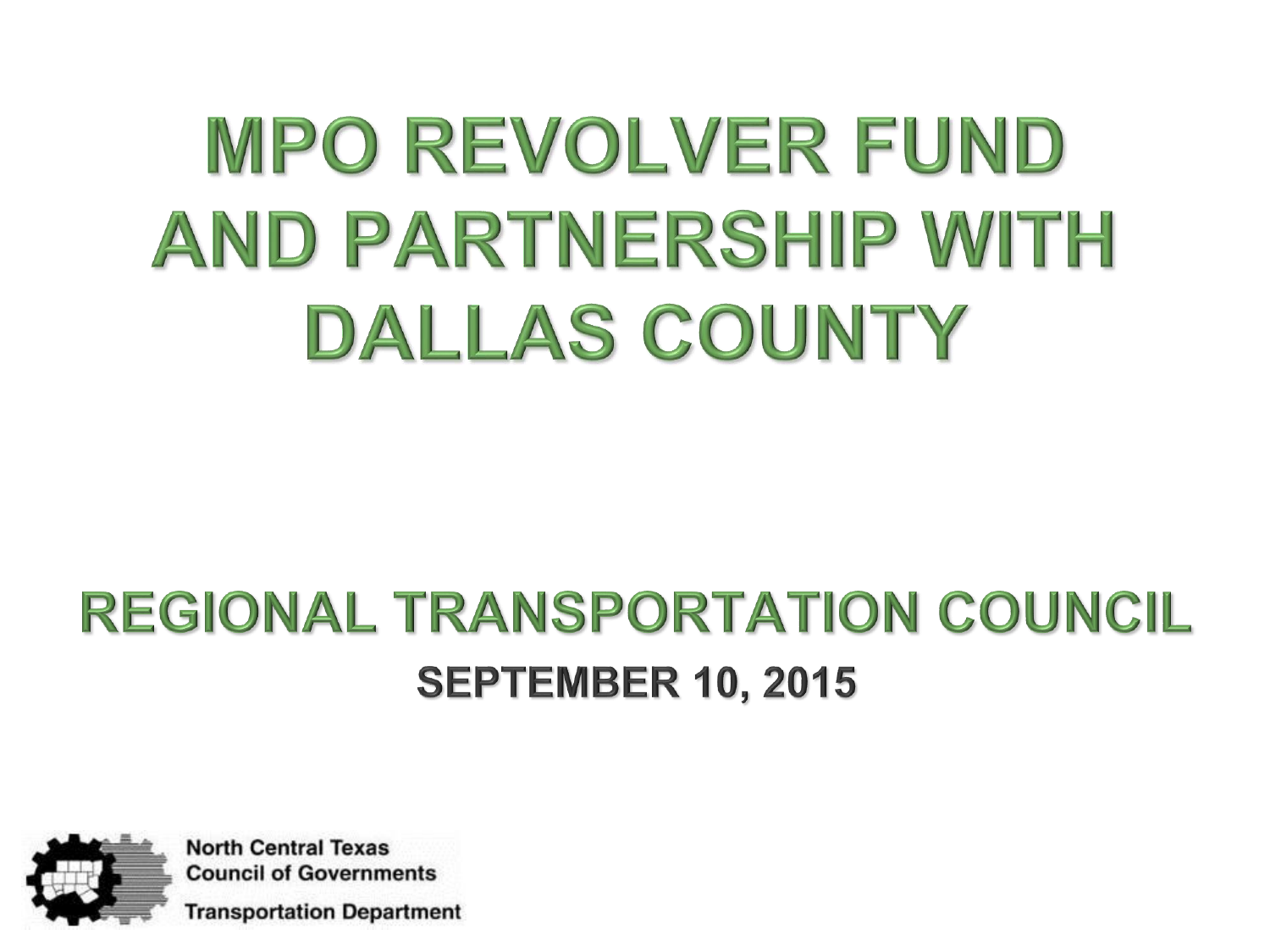### **BACKGROUND**

Federal rules require that North Central Texas Council of Governments (NCTCOG)/Regional Transportation Council (RTC) pay for expenses associated with regular programs before federal reimbursement can occur.

Since the RTC does not have significant local funds available to pay those bills first, a solution is needed.

RTC/Local funds have been used historically, but as RTC/Local funds are spent down, another option must be developed.

The MPO Revolver Fund solution provides cash flow to regional programs and projects.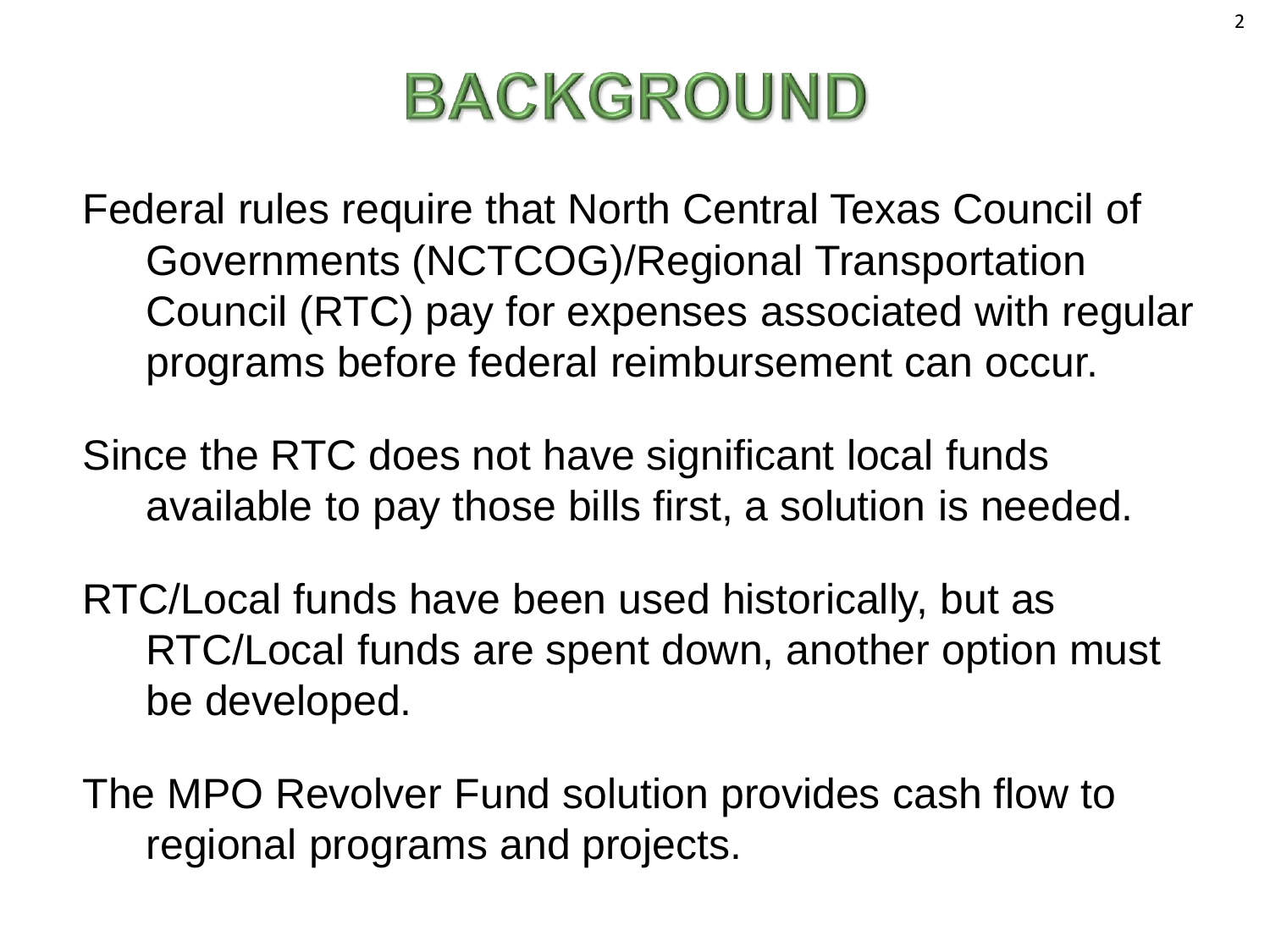#### **BACKGROUND CONTINUED**

In July 2014, the Texas Transportation Commission (TTC) approved the exchange of 100 million Transportation Development Credits (TDCs) for \$10 million in Category 12 funds.

The Category 12 funds would be placed on projects with existing local funds. Then, the local funds would be sent to RTC/NCTCOG to create the Revolver Fund.

In August 2014, the RTC approved staff to negotiate a transfer of up to 150 million in TDCs to other MPOs (50 million) and/or TxDOT (100 million), contingent on RTC approval of the final transfer.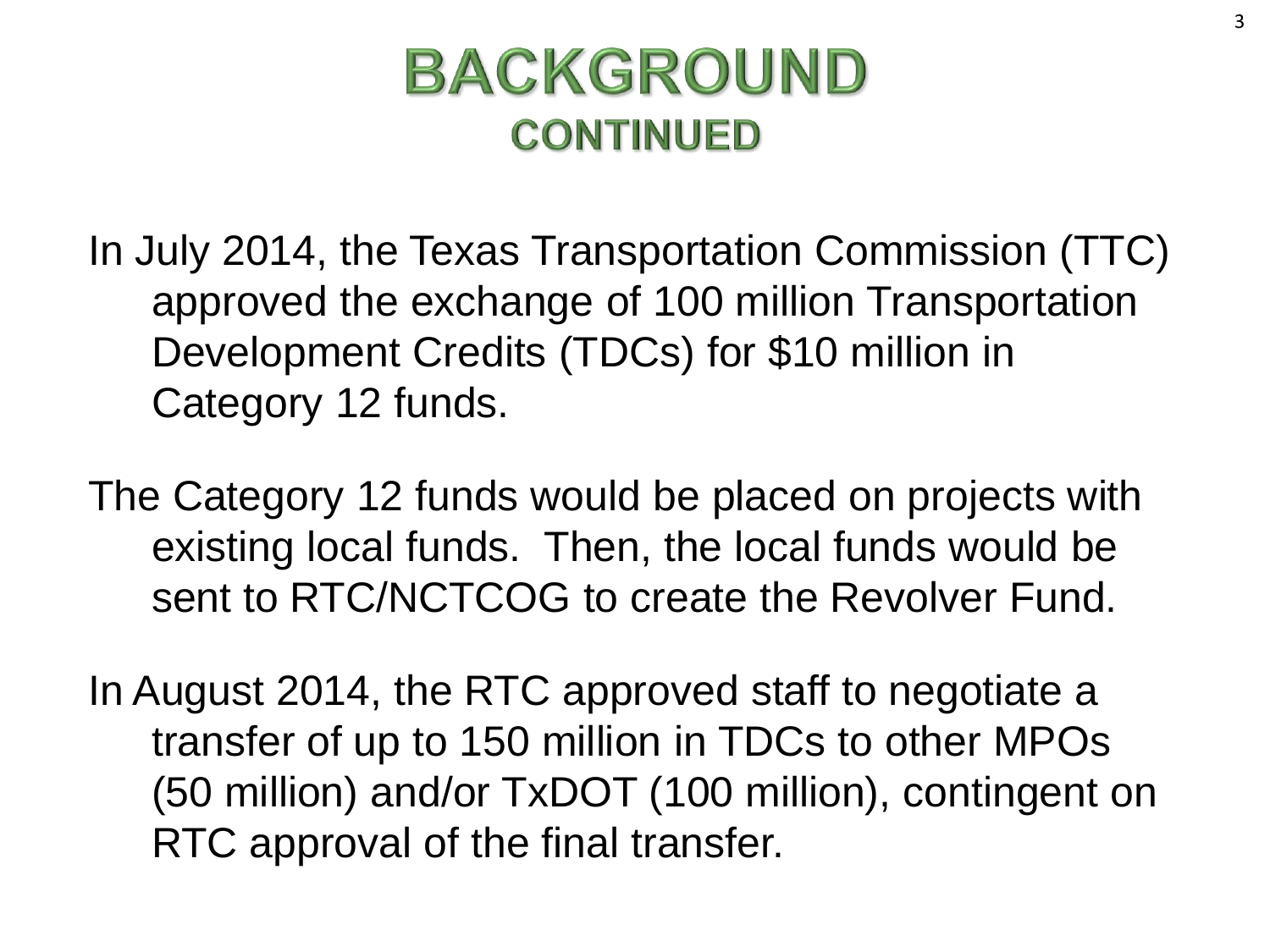# SUMMARY OF CHANGES DUE TO **MPO REVOLVER PARTNERSHIP**

| <b>Projects</b>                          | Prop 1         | <b>Cat 12</b> | <b>RTR</b>            | Local<br><b>Funds</b> | <b>Total</b><br><b>Change by</b><br><b>Project</b> |
|------------------------------------------|----------------|---------------|-----------------------|-----------------------|----------------------------------------------------|
|                                          | In \$ Millions |               |                       |                       |                                                    |
| <b>SH 352</b>                            | $+6.060$       | $+2.015$      |                       | $-2.015$              | 6.060                                              |
| <b>Pleasant Run</b><br>Road <sup>1</sup> |                |               | $+2.940$<br>$+4.0002$ | $-4.0002$             | 2.940                                              |
| <b>Southern Gateway</b>                  |                | $+4.0002$     | $-4.0002$             |                       | 0.000                                              |
| <b>Total Change by</b><br>Category       | 6.060          | 6.015         | 2.940                 | $-6.0153$             | 9.000                                              |

Notes:

<sup>1</sup>\$7.060M in existing RTR funds, plus \$2.940 M to close the funding gap  $2$ \$0.592M will be needed if the TAP funding is received, thereby reducing the \$4M

to \$3.408M in local funds available for the partnership

<sup>3</sup>Revenue for the MPO Revolver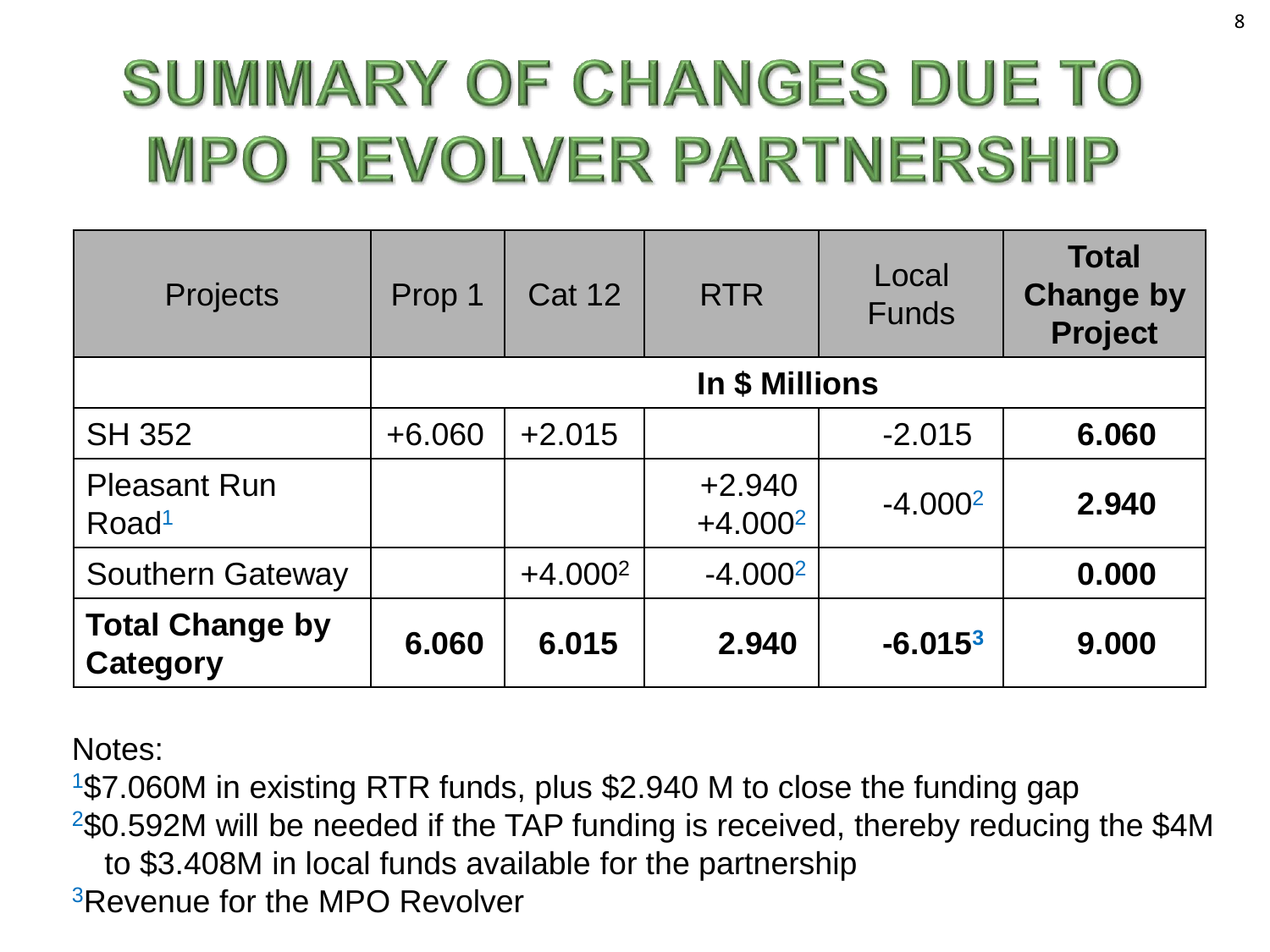

A three-party exchange needed in order to secure the dollars for the MPO Revolver Fund.